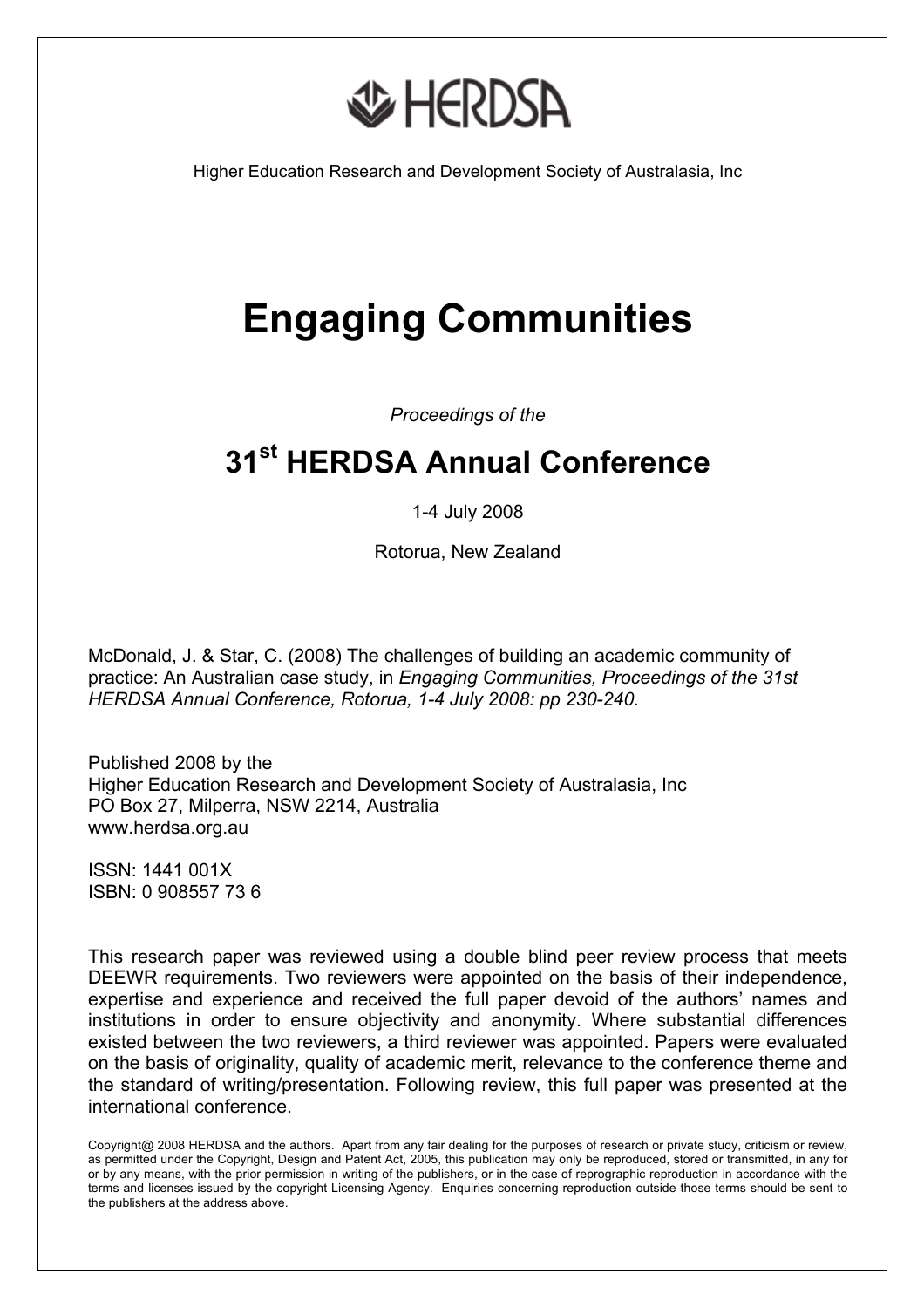# **The challenges of building an academic community of practice: An Australian case study**

#### **Dr Jacquelin McDonald**

Learning and Teaching Support Unit, University of Southern Queensland, Toowoomba, Australia mcdonalj@usq.edu.au

#### **Dr Cassandra Star**

Faculty of Business and Centre for Sustainable Catchments, University of Southern Queensland, Toowoomba, Australia star@usq.edu.au

While the concept of learning communities is now widely known and generally endorsed in higher education, there are significant challenges in relation to their implementation within the current Australian higher education context. We argue that a community of practice model proposed by Wenger (1998) can provide a framework for the building of successful academic communities of practice. The model contains three fundamental elements - a *domain* of knowledge that creates a common ground and sense of common identity, a *community* of people who care about the domain and create the social fabric of learning, and a shared *practice* that the community develops to be effective in its domain. In this case study the community provides a location for individual academics to focus on teaching and learning against a background of tensions in the current Australian higher education environment. In addition, communities of practice create a space for safe reflection on practice, as the challenges of mass education, such as increasing diversity in student cohorts, are best met by collaborative effort. Communities of practice provide a context for sustained professional conversations around identified domain and practice issues. This paper presents a discussion of the application of Wenger's model in an academic community, and the challenges and successes of that process to inform the implementation of communities of practice in the Australian tertiary context.

Keywords: community of practice model, higher education, academic professional development

#### **Introduction**

This paper explores the process of applying Wenger's (1998) model as a framework for the building of successful academic communities of practice (CoPs) and the challenges of building such a community in the current Australian tertiary education context. The paper is based on the case study of the creation of a CoP for first year core course leaders in the Faculty of Business at the University of Southern Queensland (USQ), Australia. The community of practice on which this paper is based emerged from collaboration between the two authors to redesign a first year core course within the Faculty of Business. After the course redesign, the authors wondered how best to share what they learnt with other members of the Faculty, particularly other first year course leaders. As a way of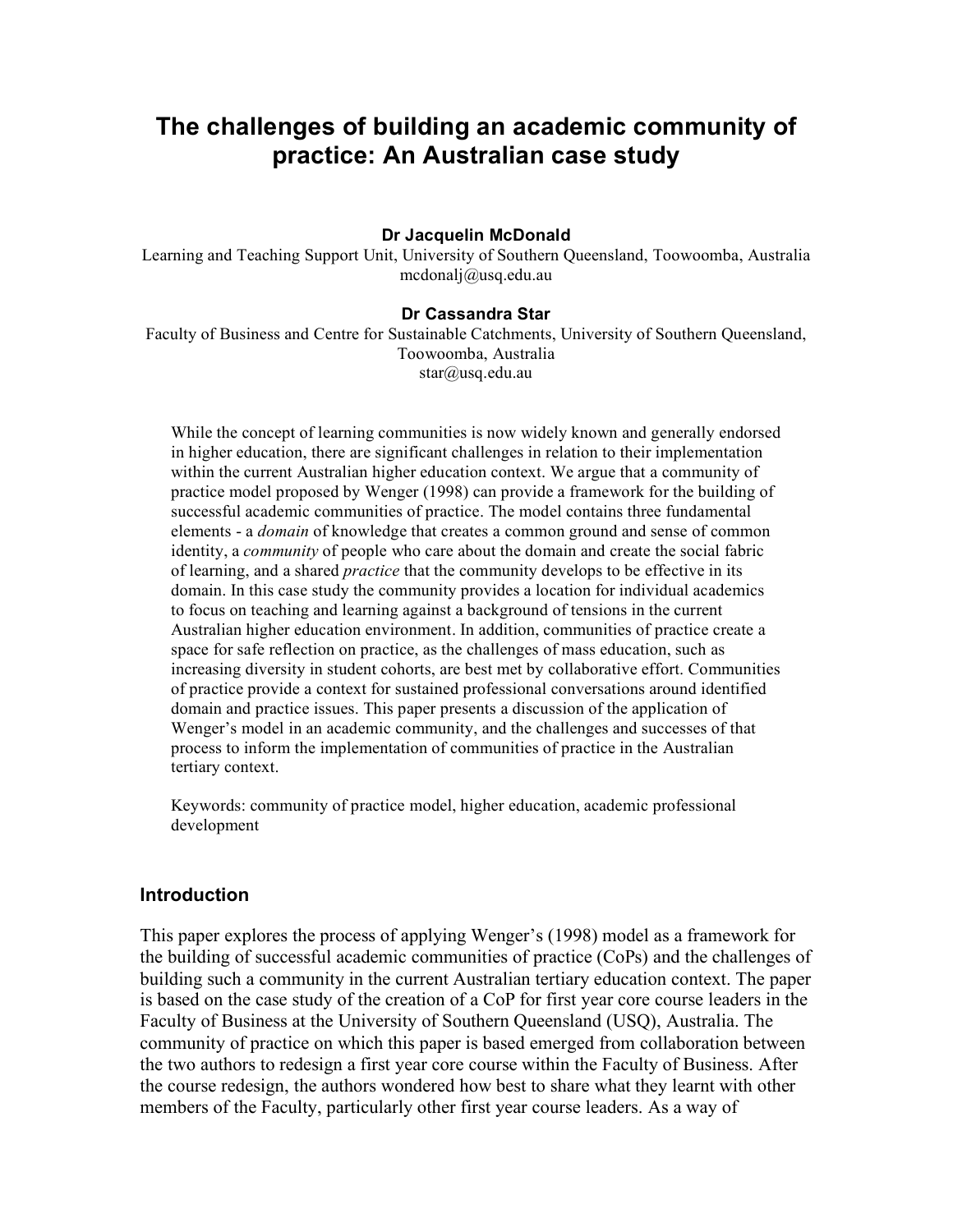communicating these innovations, and to support Faculty members in their own teaching and learning journeys, we established a community of practice. Based on doctoral research into online learning communities (McDonald 2007) and CoP literature, the authors applied the community of practice model proposed by Wenger (1998) and developed further for business contexts by Wenger, McDermott and Snyder (2002). The paper presents a brief overview of communities of practice in the Australian tertiary context, followed by a discussion of Wenger's (1998) CoP model and how it was applied in the case study. This will provide the background for the discussion of the conceptualisation, establishment, and issues addressed in a community of practice for teachers of first year courses at an Australian university.

#### **Communities of practice in the Australian higher education context**

The implementation of communities of practice is still an emerging approach to support learning and teaching in higher education, despite being well established in the Australian Vocational Educational and Training sector (Mitchell 2003; Mitchell 2006). CoPs are also well established in business as a means of facilitating the growth and implementation of new knowledge (Wenger, McDermott & Snyder 2002). In business contexts there has been recognition of the importance of more subtle, tacit types of knowledge that needs to be shared, and CoPs have been identified as being a framework or approach where such types of knowledge are nurtured, shared and sustained (Hildreth & Kimble 2004). Tacit knowledge is highly personal, and is understood without being articulated. It is hard to formalise and therefore difficult to communicate to others as it is unvoiced or unspoken. Lave and Wenger (1991) and Vygotsky (1978) have identified the acquisition of knowledge as a social process, and communities of practice provide the opportunity to share and articulate tacit knowledge.

An online search to identify CoPs in Australian higher education institutions found limited evidence of reported CoPs on institutional web sites, although literature searches and personal contacts identified the existence of informal or planned implementation of CoPs. The Australian National University has a Carrick Institute for Learning and Teaching in Higher Education grant to investigate leadership in teaching and learning using a CoP approach, Griffith University's School of Business has a CoP centred around learning and teaching issues and Deakin University has established two teaching fellowships through their Institute for Teaching and Learning to implement CoPs across the University. Other examples are references to resources provided for communities of practice in learning and teaching by the flexible support and development network at the University of New South Wales and the call for CoPs to support transnational educators at Southern Cross University (Dunn & Wallace 2005). Does the lack of a sector wide application of CoPs in Australian higher education mean that communities of practice are more suited to industry and training organisations? Historically that may be the case, but we argue that CoPs are an innovative means of regenerating current learning and teaching practice, and that they are a particularly appropriate way of building a dynamic academic community striving to address the range of issues facing first year educators. Cox (2006) suggests that CoPs create opportunities for mutual learning, align with learning organisation theory and practice, can meet the demands of rapid change, and are well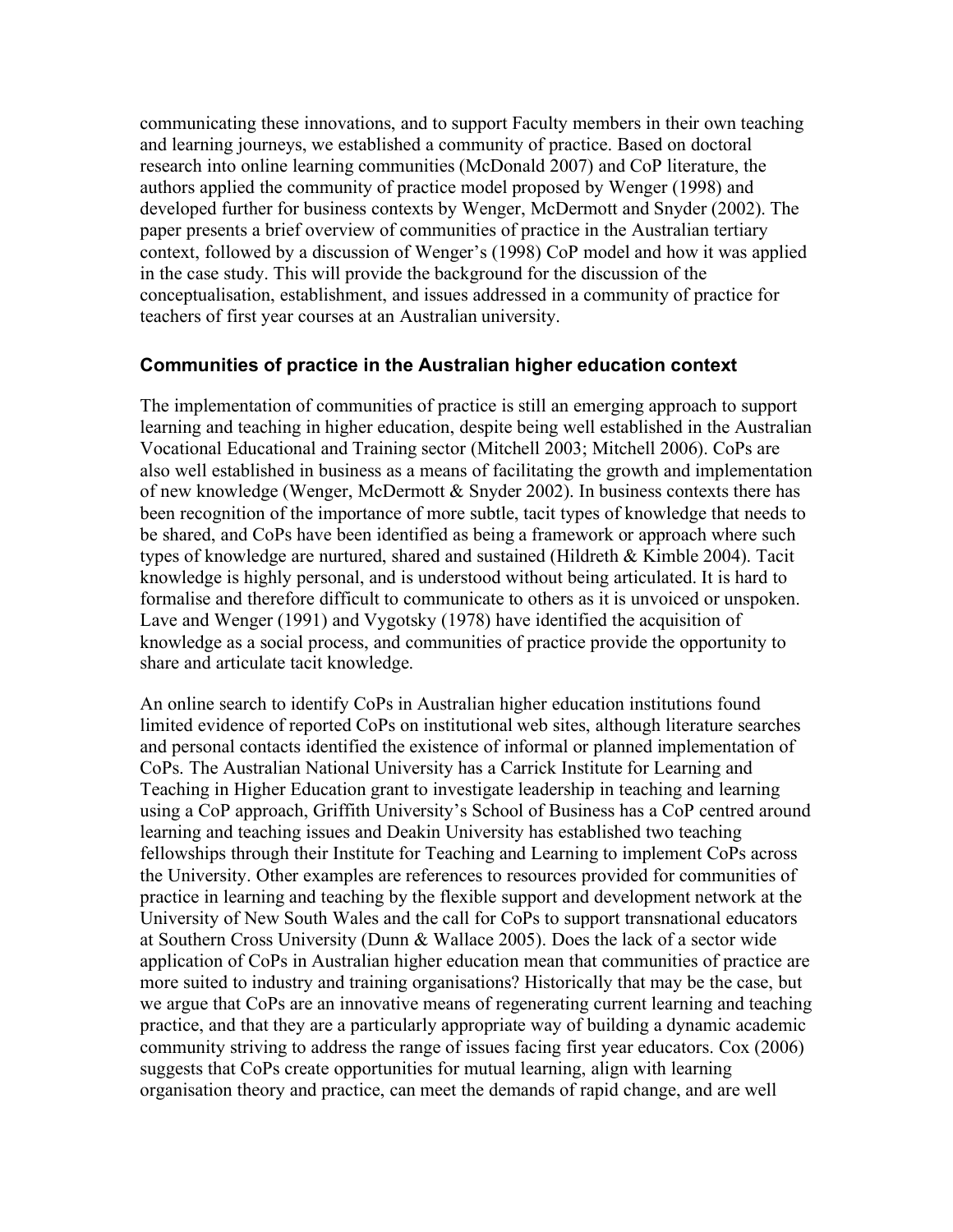suited to higher education. The following section is a brief overview of the nature of communities of practice to provide a framework for the following discussion of the case study on the implementation of Wenger's CoP model in an Australian tertiary context.

# **What are communities of practice?**

The term "communities of practice" emerged from Lave and Wenger's (1991) study that explored learning in the apprenticeship model, where practice in the community enabled the apprentice to move from peripheral to full participation in community activities. Wenger, McDermott and Snyder (2002) describe communities of practice as:

*Groups of people who share a concern, a set of problems, or a passion about a topic, and who deepen their knowledge and expertise in this area by interacting on an ongoing basis. . . . (As they) accumulate knowledge, they become informally bound by the value that they find in learning together. Over time, they develop a unique perspective on their topic as well as a body of common knowledge, practices, and approaches. They also develop personal relationships and established ways of interacting. They may even develop a common sense of identity. They become a community of practice (pp. 4-5).* 

CoPs are different from traditional organisations and learning situations, such as task forces or project teams. While a team starts with an assigned task, usually instigated and directed by an "authority" figure, a CoP does not have a formal, institutional structure within the organisation or an assigned task, so the focus may emerge from member negotiation and there is continual potential for new direction. CoPs encourage active participation and collaborative decision-making by individuals, as opposed to separated decision-making that is present in traditional organisations (Johnson 2001). Members can assume different roles and hierarchical, authoritarian management is replaced by selfmanagement and ownership of work (Collier & Esteban 1999). The community focuses on completely authentic tasks and activities that include aspects of constructivism, such as addressing complex problems, facilitation, collaborative learning, and negotiated goals (Johnson 2001). These characteristics provide an ideal environment for tertiary educators to share, debate, and build their learning and teaching expertise, within a "safe" and supportive community of practice environment.

CoPs take a variety of forms depending on their context; however they all share a basic structure. A community of practice is a unique combination of three fundamental elements (Wenger 1998). These elements are a *domain* of knowledge that creates a common ground and sense of common identity, a *community* of people who care about the domain and create the social fabric of learning, and a shared *practice* that the community develops to be effective in its domain. In this case study the *domain* of knowledge and *practice* is learning and teaching first year business courses, and the community consists of core course leaders and the convenors; a Faculty of Business core course leader (Star), and a learning and teaching designer from the Learning and Teaching Support Unit (McDonald).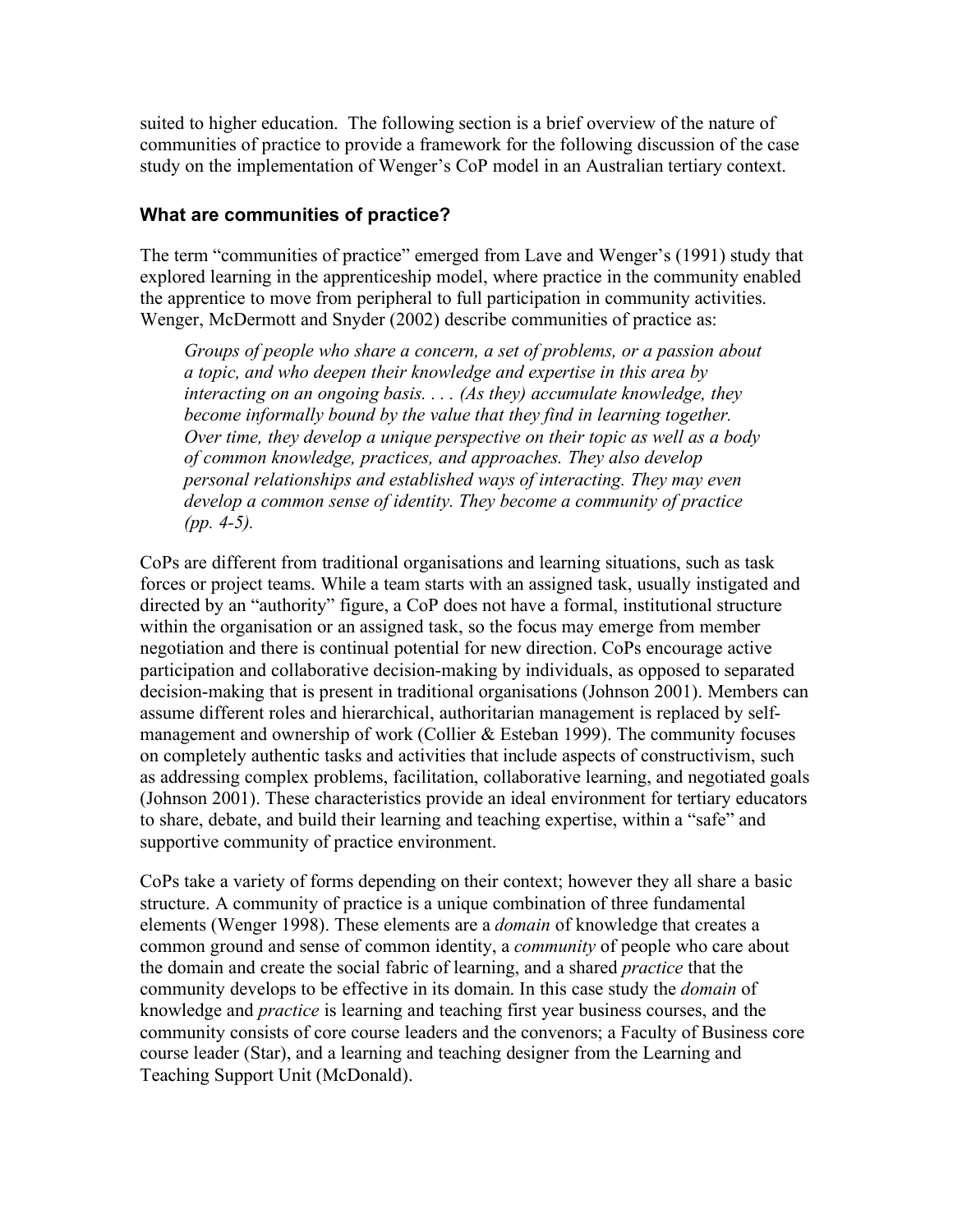# **Tertiary context for applying the community of practice model in Australian higher**

A community of practice approach to teaching and learning in higher education provides a space for staff to collaboratively reflect, review and regenerate their current teaching and learning practices. Within higher education, the organisational structures and culture of individualism (Laurillard 2006), produce a situation where individuals are often isolated and unaware of the practices of others. While initiatives to overcome this individualism within research endeavours, such as research centres and research networks, are well advanced, these are less common in relation to teaching in higher education (Laurillard 2006). The consequences of a lack of formal or informal structures for sharing of learning and teaching practice contributes to a lack of institutional memory regarding teaching and learning innovations, little acknowledgement or recognition of the diversity of good teaching and learning practices outside formal award mechanisms, and little support for individuals in need of mentoring or guidance in reforming, improving, or reflecting on their teaching and learning practices.

Communities of practice specifically grow, or are fostered, to provide a shared space around shared concerns – in this case, the teaching and learning of first year core course leaders in a Faculty of Business. Individual members of communities of practice face shared challenges provided by their student cohorts (Sharrock 2000; Biggs 2003), their institutional context, and the challenges facing the wider higher education sector (Harman 2004; Schapper & Mayson 2004; Marginson & Considine 2000). These shared challenges provide the basis for a common understanding between members, which in our case was further strengthened by the collaborative identification of priority issues to be addressed by the group. Establishing and nurturing a shared sense of identity provides the missing element in ensuring the institutional memory and sharing of teaching and learning practices. It also provides a safe place for reflection and experimentation on teaching and learning for individual staff members.

The Australian higher education sector is currently characterised as having been through a significant period of commercialisation and marketisation, particularly in regard to the provision of teaching to both domestic and international students (Marginson 2006). These changes have placed considerable pressure on individual staff and led to increases in teaching loads and expectations (Forgasz & Leder 2006; Anderson, Johnson & Saha 2002). At the same time, the sector has experienced real declines in funding and continued increases in student numbers. These two trends taken together have led to economic rationalisation of teaching, assessment and course delivery across the sector (Schapper & Mayson 2004). For tertiary teachers this combines with research, where the maxim of "publish or perish" remains truer than ever, to produce a powerful surge in expectations. Significant funding outcomes are attached to research output, both individually and institutionally. With the widespread use of short-term contracts in the sector (Macnamara 2007), those who publish survive, and those who don't, do not. Thus, individual academics are at the centre of heightened institutional tensions between research priorities and new teaching and learning priorities. This creates an important institutional imperative to support individual academics as they face and negotiate the new challenges associated with these policies and the resultant expectations. In this storm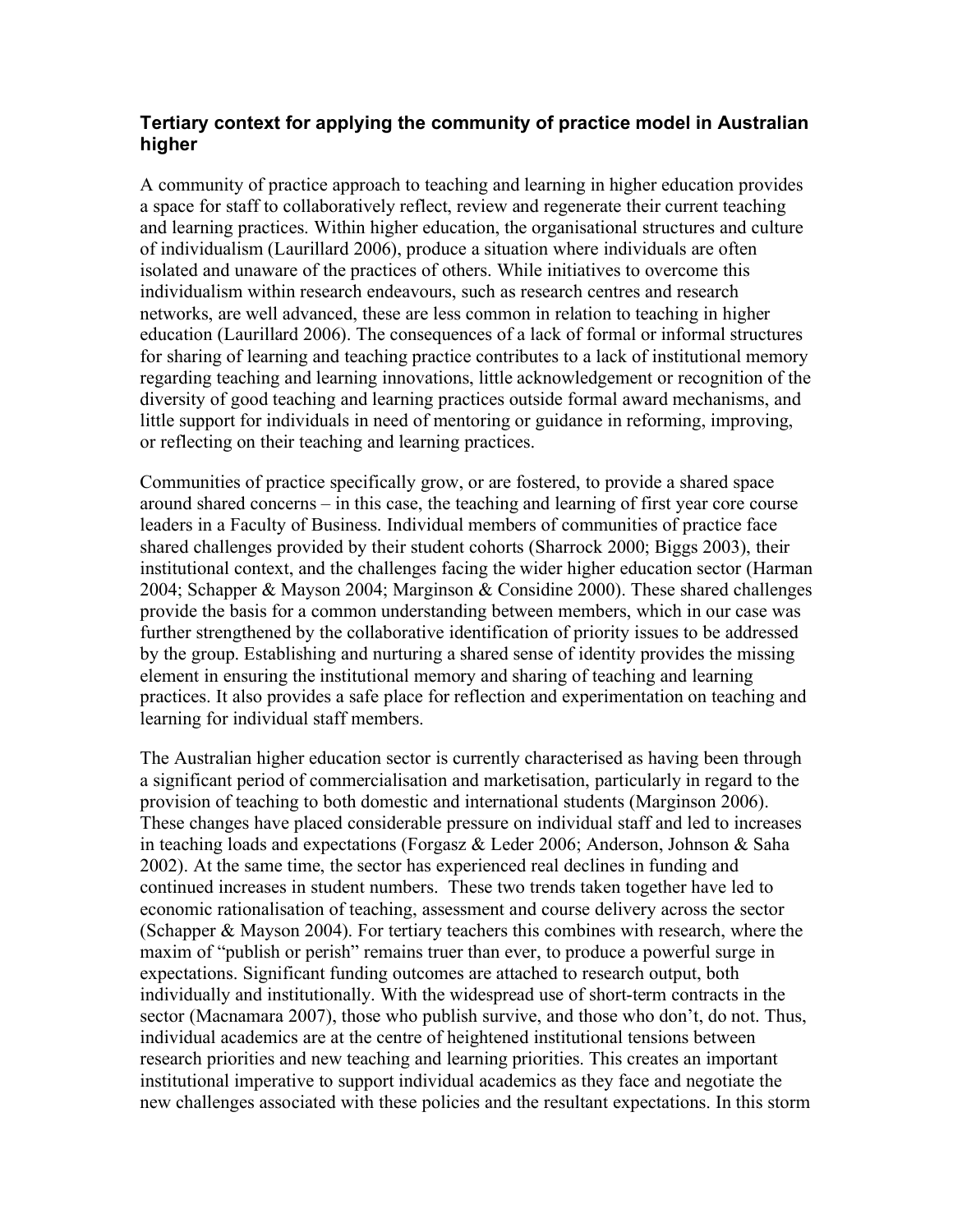of competing and increasing expectations, CoPs can provide a safe haven for tertiary teachers.

# **Applying a Community of Practice model to an Australian tertiary context**

The idea to establish a CoP for first year course leaders in the Faculty of Business emerged from collaboration between the two authors, and their plan to share ideas to regenerate one core first year course with other first year teachers. The authors worked collaboratively to redesign an existing undergraduate business course to embed graduate attributes, scaffold constructivist learning activities, and address student retention and progression issues. The authors debated strategies of sharing and evaluating the planned learning design with other first year course teachers. The authors envisaged a learning community where teachers could share positive experiences (domain knowledge and practice), successes and "war stories" about their practice.

## **Operational aspects of the CoP**

Based on the principle that meaningful change is most effectively implemented if grounded in practice (Elton 1999), and an interest in CoPs, the authors submitted a funding application to initiate and support a CoP for teachers of core first year courses. One of the authors had applied this learning community approach previously with both academics and students and the approach was supported with positive feedback from participants in their evaluation of the CoP (McDonald & Mayes 2007; McDonald 2007). This domain of knowledge about CoPs informed the funding application and planning for the establishment of the CoP. Time was spent introducing the CoP idea to senior management and champions, who subsequently provided financial and practical support for the CoP.

The authors have joint convenor roles, and base the operational structure of the CoP on the community of practice model proposed by Wenger (1998) and further developed for business contexts by Wenger, McDermott and Snyder (2002). Having identified that first year teachers are time poor (Forgasz & Leder 2006), it follows that the convenors are equally busy, and needed support to establish and sustain the CoP. Successful bids for funding provided resources for administrative and research personnel, meeting resources, and funds to build exemplars of good practice generated by community activities.

The convenors applied Wenger's three fundamental CoP elements: *domain* of knowledge *community* of people, and shared *practice* as the organising structure for the CoP. As previously mentioned, in this case study the *domain* of knowledge and *practice* is learning and teaching first year business, with the core first year course leaders forming the community. This structure was chosen to provide a consistent framework for monthly meetings to ensure that each of the essential elements of a CoP was addressed at meetings and to provide clear direction, outcomes and value adding for members. The structure, community support, and outcomes have assisted in addressing initial skepticism about "just another meeting" and the need to make best use of the time committed, for time poor tertiary educators (McDonald & Star 2006).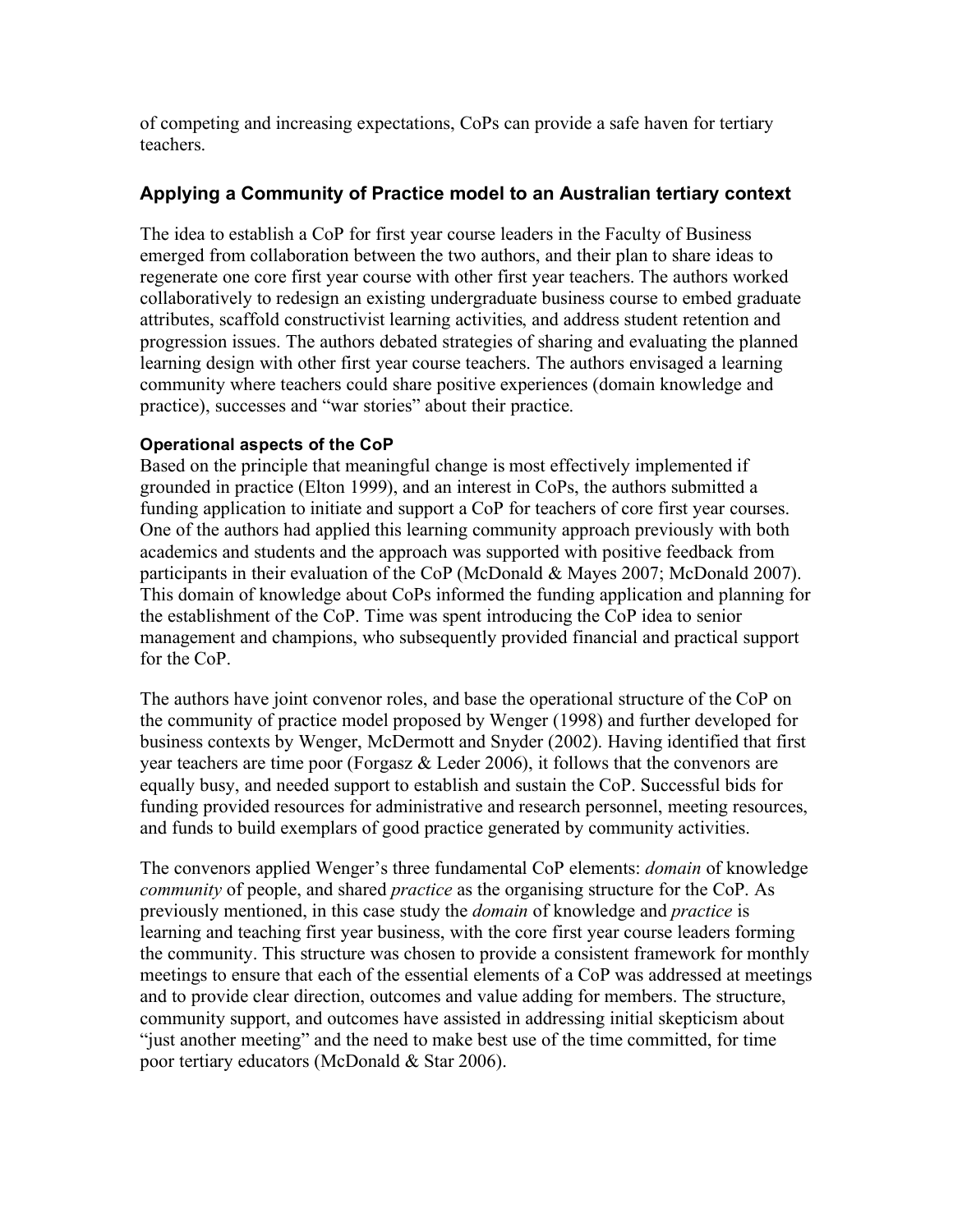Utilising this approach, the CoP has now achieved full membership from the first year core course leaders on a voluntary basis. The CoP is now in a sustainable phase of its operation, with funding in place that ensures the continuation of the CoP and its support for core course leaders. Senior management have ensured that CoPs are integral to the University's response to learning and teaching challenges at all institutional levels, including in the Faculty Learning and Teaching plan, LTSU professional development plans, and a key part of the USQ Program Revitalisation Project (PRP) process. Significantly, the success of the CoP approach in supporting the professional development of academic staff in sharing quality teaching practice and in ensuring a quality student learning journey has been institutionally acknowledged through learning and teaching awards.

However, this acknowledgement has raised an issue for the convenors in balancing the institution's embrace of the CoP and its approach to supporting the student learning journey, and the independence of the CoP to support first year course leaders in meeting their needs. To ensure sustainability of the CoP, a careful path between these two elements must be negotiated. This is a potential issue because members value the independence and trust that characterises the CoP. On the other hand, senior management at the Faculty and the University levels identify the success of the CoP and seek to leverage that success to meet important institutional goals. A key responsibility of the CoP convenors is to ensure that the needs of the CoP members continue to be met and the role of the CoP in meeting institutional goals is highlighted without management involvement in the activities of the CoP. One way to do ensure this is through membernegotiated agendas, based on issues arising from members' practice.

### **Addressing first year learning and teaching priority issues**

In the first CoP meeting members brainstormed on the priority issues facing them as the leaders of first year core courses; the list was collated and circulated as a diagram (Figure 1, below) on the CoP web page. Members then used an online polling system to prioritise the importance of the issues. This process enabled members to shape the CoP agenda and also allowed the identification of the most pressing issues at the ground level, rather than at the University or the Faculty level.

Continuity of the community is only ensured if members value the work of the community and the outcomes that it produces. To ensure that this happens, the convenors continually liase with members about their current needs, what outcomes and artefacts would be useful, and secure the involvement of guest speakers who can contribute to building the knowledge and practice of first year teaching. The community also operates a jointly-negotiated, member-directed agenda of critical issues in first year teaching and learning, discussed in more detail below. As a living catalogue of member resources, the convenors have constructed a toolkit for first year course leaders that will be available to all University teaching staff. It is designed to help tertiary educators to improve the student learning journey. It focuses on common challenges for course leaders. Each item highlights an issue and successful approaches in a "quick grab" format, but also provides exemplars and additional external resources. Toolkit topics include: getting started; crosscultural teaching; first assessment items; peer assessment; evaluating our teaching; graduate qualities and skills, and professional development.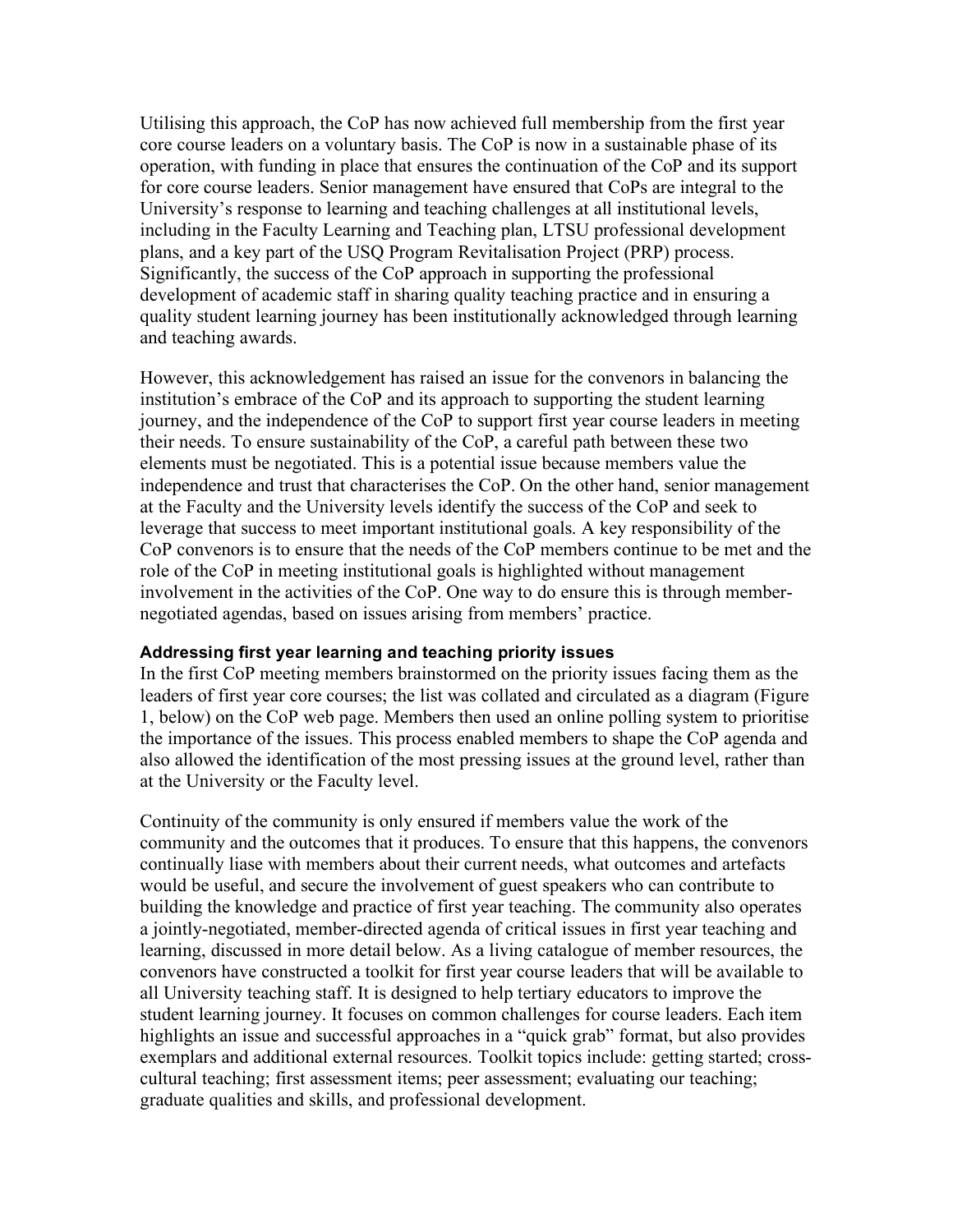

**Figure 1: Important Issues for First Year Core Course Leaders**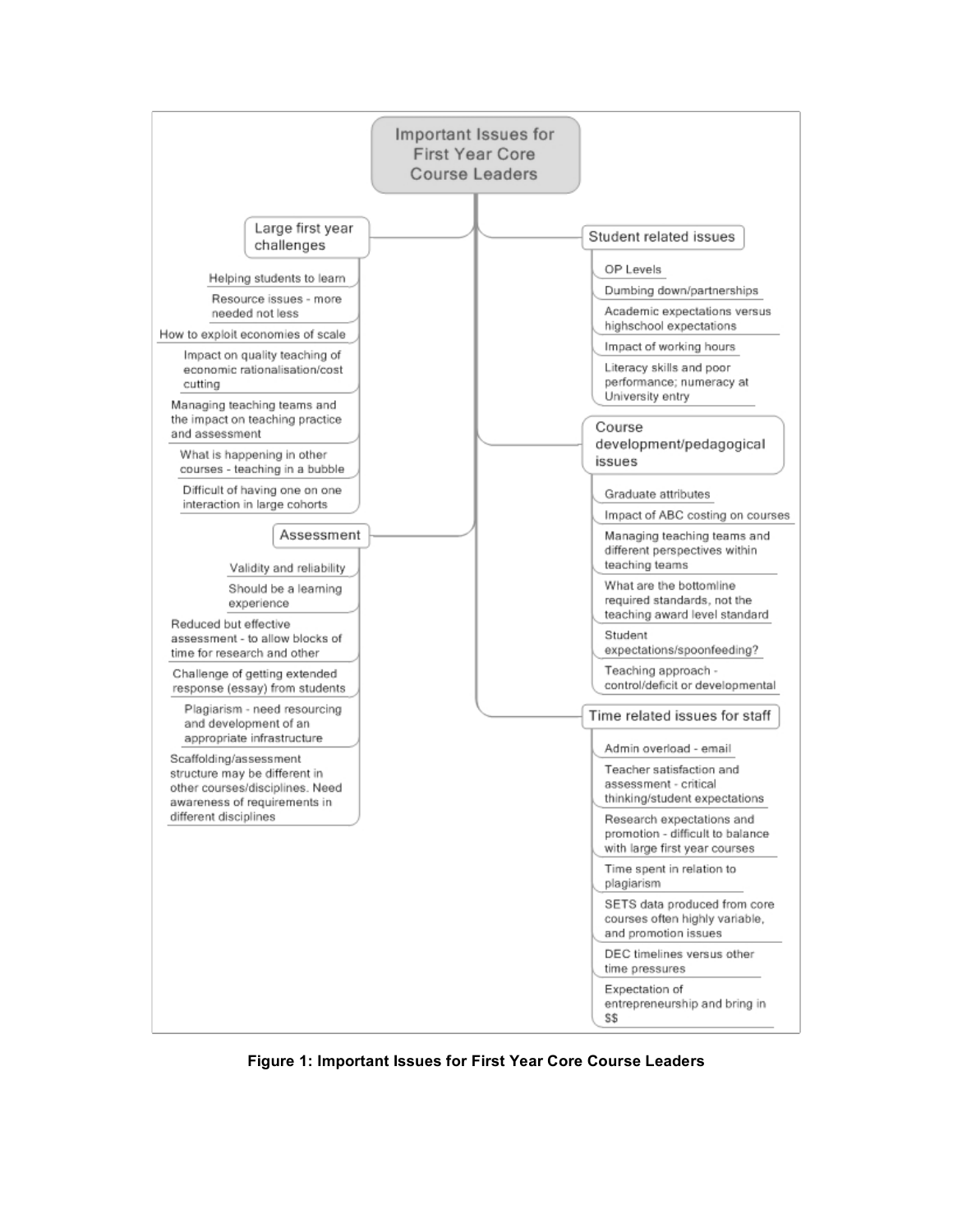# **Significant outcomes of the community of practice initiative for first year courses**

There are a number of key reasons that outcomes of this initiative is of wider interest in the Australian higher education environment. The four reasons that we will discuss are the provision of practical outcomes for first year core course leaders, the ability to face the challenges of mass education in a shared way, it can build retention and progression and the subsequent student learning outcomes.

Firstly, a CoP approach to support and professional development of tertiary core course leaders can provide a focus on practical outcomes for members. Our implementation of the CoP approach has provided a clear focus on staff needs. This creates the CoP as a site for staff support and reflection rather than as a site of growing demands and expectations for staff. Thus CoPs must be able to clearly and tangibly demonstrate practical outcomes for members. Providing such outcomes is an approach that highlights an effective return on the investment of staff time and adds value to the time spent participating in the community. Outcomes have included resource toolkits, assessment and marking templates, and exemplars of good practice. These support sharing of common practice and reflection and revision. In addition, an approach emphasising the professional support of staff can support professional development in teaching and learning practice, but it can also foster scholarship of teaching and learning, and portfolios of teaching and learning for other purposes.

Secondly, the strong focus on practical support provides important scaffolding to meet the challenges raised by the massification of higher education including a diverse student body with different cohorts, demographic changes in the student cohort, and changes in the motivations of university students. The CoP approach provides an effective forum to determine how first year core course leaders can respond effectively. This creates the opportunity to share and evaluate strategies to meet student needs within the University. It also enables a similar understanding and approach to cohorts and their needs. Such an approach enables a level of consistency in teaching and learning across the first year. This means that there is a level of reliability that can shape the common expectations of students across the Faculty. Consistency of the types of resources, support and scaffolding available to students across their first year can also be assured.

The third reason that the CoP approach to supporting core course leaders is significant for the higher education sector is due to the flow on effect in terms of building retention and progression. Retention and progression were the leading institutional goals for USQ in 2007. By aiming attention at commencing students and by supporting first year core course leaders, we pursued the biggest payoffs for effort and provided the most opportunity for change. Involving the first year core course leaders together provides an open communication channel but also to share teaching strategies. Our experience has highlighted that one effective way to do this is by opening, supporting, and resourcing a CoP space within Faculties for academics facing common challenges to share their strategies, concerns, and priorities in relation to teaching and learning.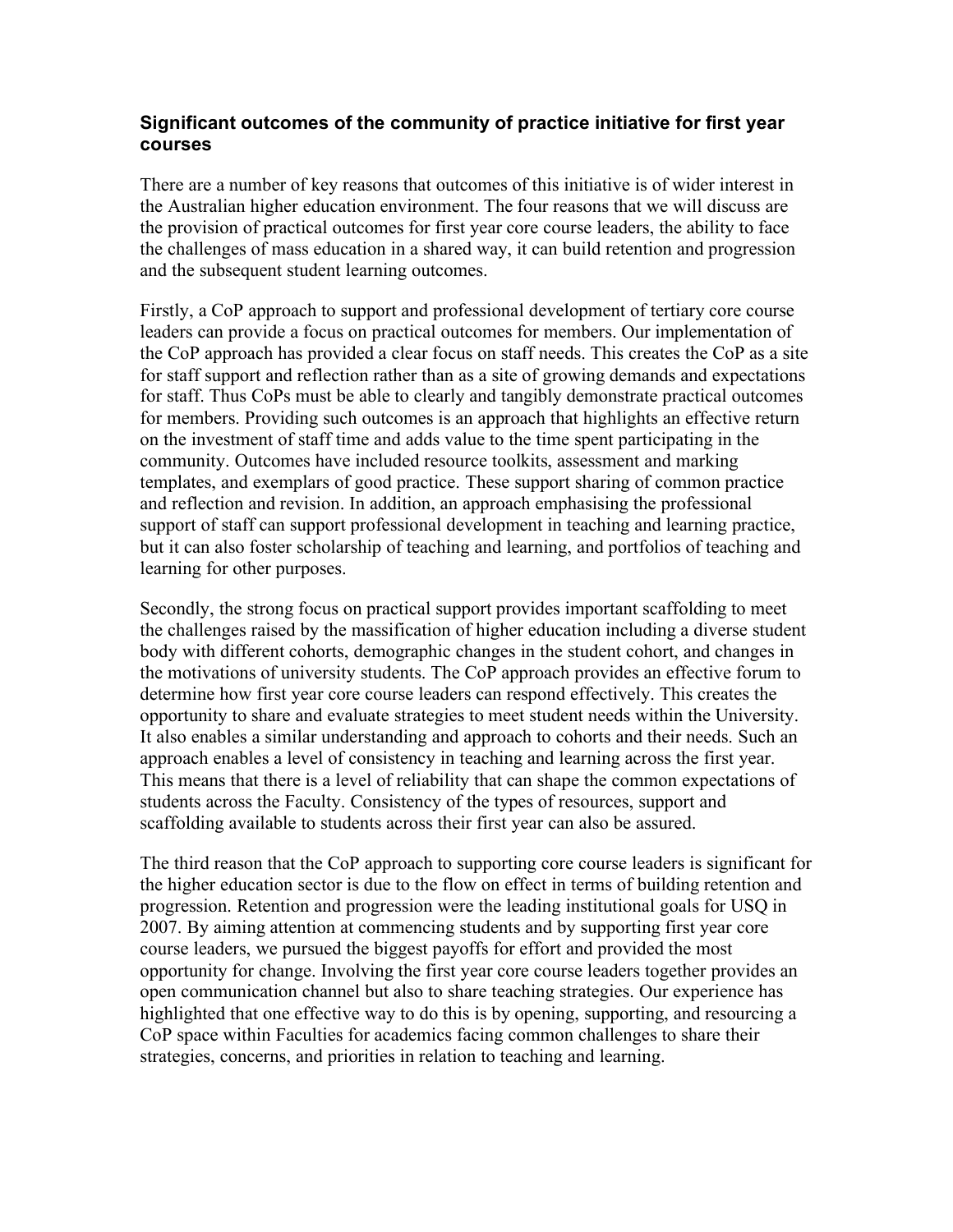Finally, CoP activities have contributed to the student learning journey in two key areas: assessment and curriculum change; and the adoption of a scaffolding approach to student learning.

CoP members have instituted assessment and curriculum change as a direct result of CoP activity. Members have articulated a number of changes in their assessment practice – a member identified, and institutionally identified, priority issue. For example, one member developed an oral debate assessment item for on-campus and external students: *I [developed] some authentic assessment … for the law degree. … the initiative … came from my learning, my support and listening in the CoP* (McDonald, Collins, Hingst, Kimmins, Lynch & Star 2008). Other changes in assessment practice resulting from the CoP include the use of online peer assessment in *Business Communication;* the first use of non-exam assessment in *Economics; Government, business and society's* use of assessment to develop core academic skills; the development and use of detailed marking criteria sheets to ensure consistent, quality feedback when there are large marking teams, and for the first time, a coordinated assessment timetable across first year courses.

The CoP members have also developed a scaffolding approach to the student learning journey. For first year students, scaffolding is a successful approach to supporting their transition to University study (Star & McDonald 2007). This approach has been shared within the CoP by academic staff and instructional design staff. Exemplars of this approach have been shared in meetings and in the toolkit for first year core course leaders. For example, as a result of discussion on approaches to academic integrity a flyer, *Why do we reference at university?,* taking a positive approach to building academic skills, rather than a negative punitive approach, was produced. This flyer was made available to all first year academic staff to use with their students, it was also made available to use on electronic forums and in course materials. CoP activities sustain and support both academics and students in their learning journey.

# **Conclusion**

This paper articulated some of the processes of applying Wenger's (1998) model as a framework for the building of a successful academic CoP and the challenges of building such a community in an Australian tertiary institution. Wenger's (1998) community of practice model provides a framework for the convenors when building the successful academic community. Indicators of success are increased domain knowledge, intense discussion, reflection on and in practice of teaching first year students, which have supported changed teaching practice, and a strong sense of community that provides professional support for members.

*What life have you, if you have not life together? There is no life not lived in community (Eliot, 1934).*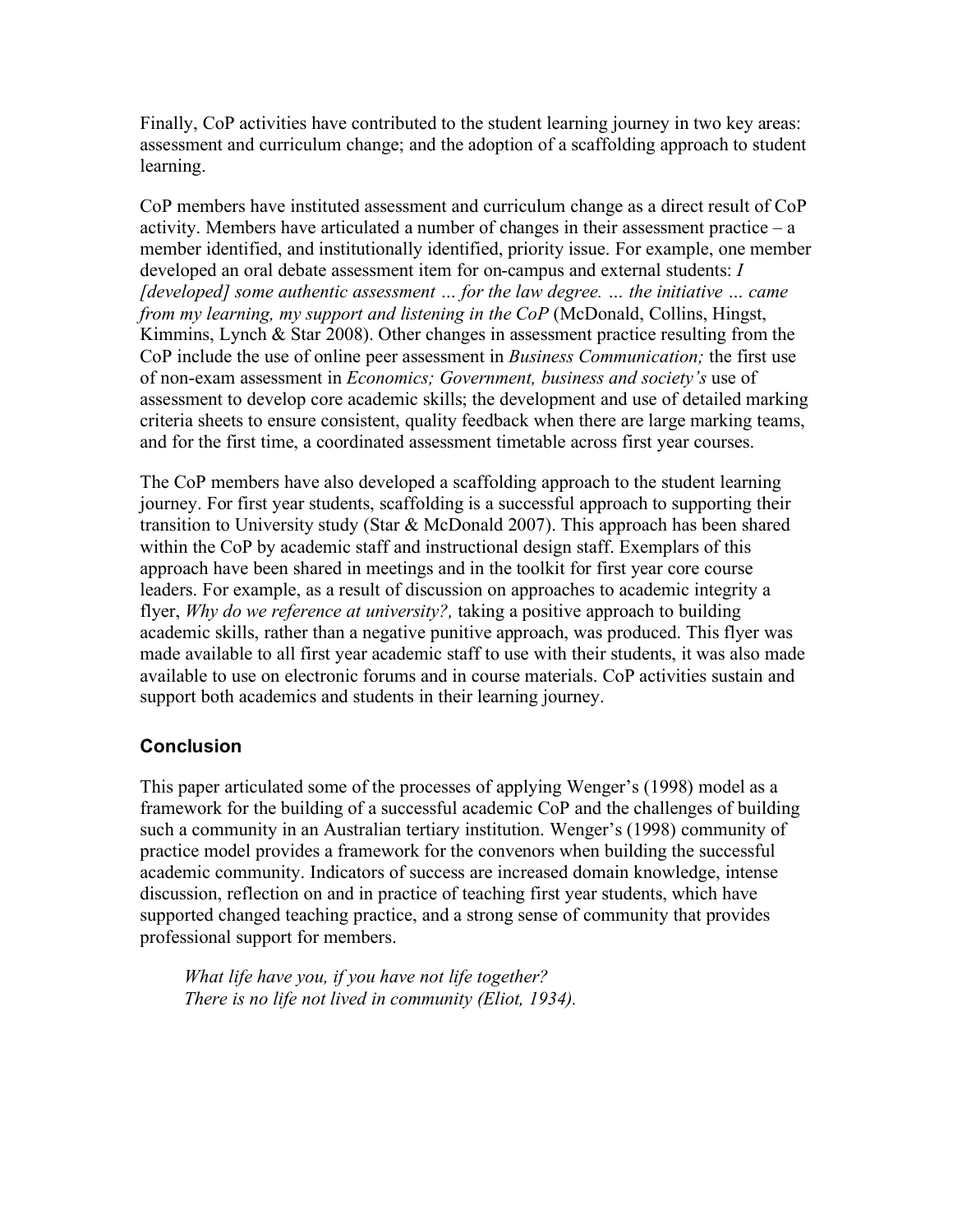#### **Acknowledgements**

The authors would like to acknowledge the first year core course leaders' community of practice members. In addition, the authors acknowledge the support of the Faculty of Business and the Vice Chancellor's Strategic Grants scheme in supporting the community of practice.

#### **References**

- Anderson, D., Johnson R. & Saha, L. (2002). *Changes in academic work: implications for universities of the changing age distribution and work roles of academic staff* (Commissioned report). Canberra: Department of Education, Science and Training (DEST).
- Biggs, J. (2003). *Teaching for quality learning at university* (2nd ed.). Buckingham: The Society for Research into Higher Education & Open University Press.
- Cox, M. (2006). Phases in the development of a change model: Communities of practice as change agents in higher education. In L. Hunt, A. Bromange & B. Tomkinson. (Eds.). *The realites of change in higher education: Interventions to promote learning and teaching (pp. 91-100). London: Routledge.*
- Dunn, L. & Wallace, M. **(**2005). Promoting communities of practice in transnational higher education. ODLAA (The Open and Distance Learning Association of Australia), *Breaking Down Boundaries Conference*, University of Adelaide, 9-11 November. (Retrieved July 28, 2006) http://www.odlaa.org/events/2005conf/ref/ODLAA2005Dunn-Wallace.pdf.

Collier, J., & Esteban, R. (1999). Governance in the participative organisation: freedom, creativity and ethics. *Journal of Business Ethics*, *21*(2/3), 73–188.

- Eliot, T.S. (1934). *Choruses from The Rock*. (Retrieved June 25, 2006) http://www.insidework.net/webfiles/downloads/products/choruses\_from\_the\_rock.pdf
- Elton, L. (1999). New ways of learning in higher education: Managing the Change. *Tertiary Education and Management, 5*, 207-225.
- Forgasz, H. & Leder, G. (2006). Academic Life: Monitoring Work Patterns and Daily Activities. (Retrieved 8 August, 2006) http://www.aare.edu.au/aer/online/0601b.pdf.
- Harman, G. (2005). Australian social scientists and transition to a more commercial university environment. *Higher Education Research & Development*, *24*(1), 79-94.
- Hildreth, P.J. & Kimble, C. (2004). *Knowledge networks: Innovation through communities of practice*. London: Ideas Group Inc.
- Johnson, C. (2001). A survey of current research on online communities of practice. *Internet and higher education*, *4*, 45–60.
- Laurillard, D. (2006). E-Learning in higher education. In P. Ashwin (Ed.), *Changing Higher Education: The Development of Learning and Teaching.* London: Routledge.
- Lave, J. & Wenger, E. (1991). *Situated learning: Legitimate peripheral participation*. Cambridge: Cambridge University Press.
- Macnamara, L. (2007). Casual staff pick up the slack. *The Australian, Higher Education section*, 28 February, 34.
- Marginson, S. (2006). Dynamics of National and Global Competition in Higher Education. *Higher Education: The International Journal of Higher Education and Educational Planning*, *52*(1), 1-39.
- Marginson, S. & Considine, M. (2000). *The enterprise university: Power, governance and reinvention in Australia.* Cambridge: Cambridge University Press.
- McDonald, J., Collins, P., Hingst, R., Kimmins, L., Lynch. B., & Star, C. (accepted for publication). Community learning: member's stories about their academic community of practice, *HERDSA 2008 conference*.
- McDonald, J. (2007). *The role of online discussion forums in supporting learning in higher education*. Unpublished doctoral thesis, University of Southern Queensland.
- McDonald, J & Mayes, T. (2005). Pedagogically challenged: a framework for the support of course designers in an Australian distance learning university. In J. Caldwell (Ed.), *Proceedings of Centre for Research in Lifelong Learning International Conference, What a Difference a Pedagogy Makes:*